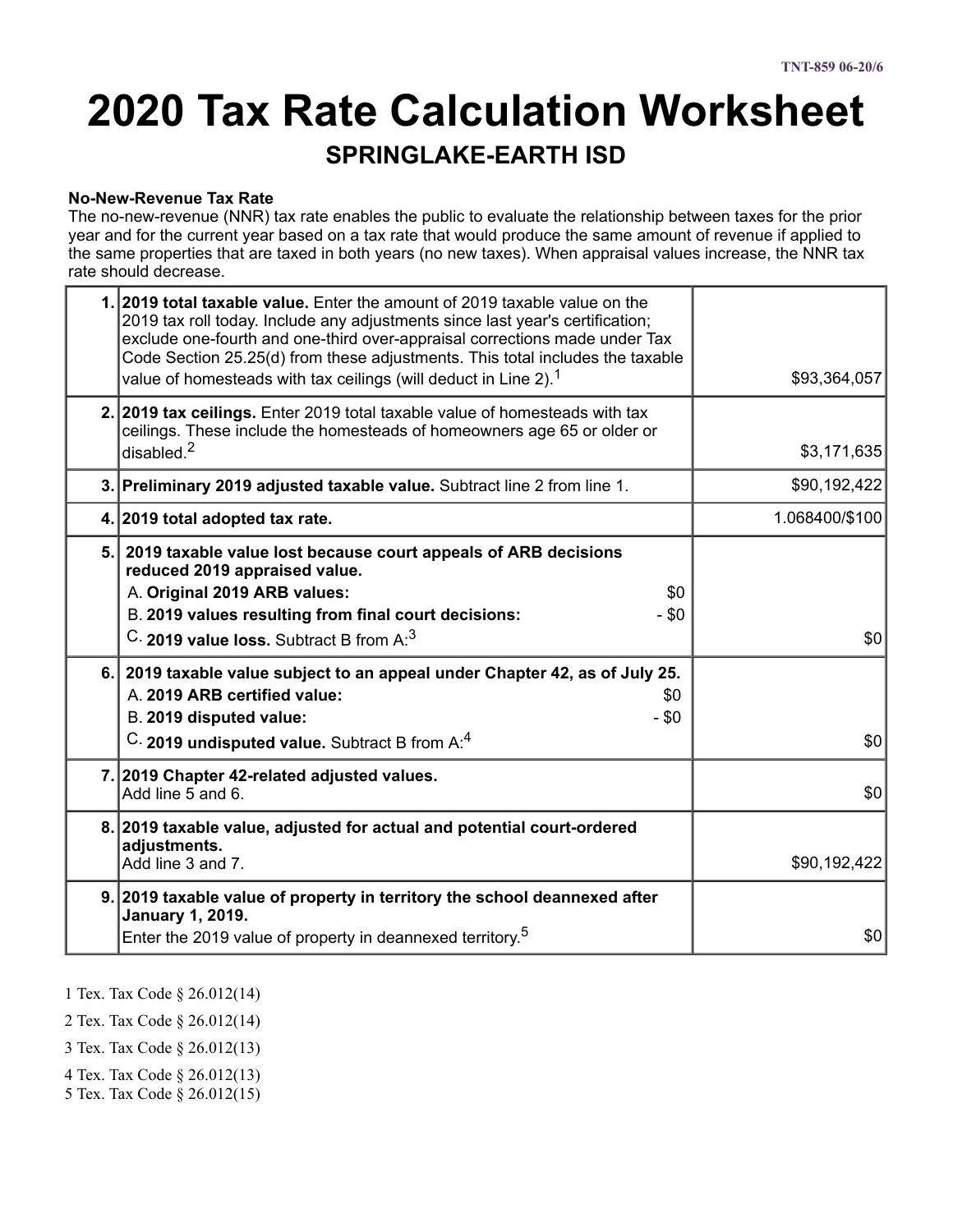#### **No-New-Revenue Tax Rate (continued)**

|     | 10. 2019 taxable value lost because property first qualified for an<br>exemption in 2020. If the school district increased an original exemption,<br>use the difference between the original exempted amount and the increased<br>exempted amount. Do not include value lost due to freeport or goods-in-<br>transit, temporary disaster exemptions. Note that lowering the amount or<br>percentage of an existing exemption in 2020 does not create a new<br>exemption or reduce taxable value.<br>\$330<br>A. Absolute exemptions. Use 2019 market value:<br>B. Partial exemptions. 2020 exemption amount, or<br>$+$ \$180,340<br>2020 percentage exemption times 2019 value:<br>C. Value loss. Total of A and $B:6$ | \$180,670    |
|-----|------------------------------------------------------------------------------------------------------------------------------------------------------------------------------------------------------------------------------------------------------------------------------------------------------------------------------------------------------------------------------------------------------------------------------------------------------------------------------------------------------------------------------------------------------------------------------------------------------------------------------------------------------------------------------------------------------------------------|--------------|
| 11. | 2019 taxable value lost because property first qualified for agricultural<br>appraisal (1-d or 1-d-1), timber appraisal, recreational/scenic appraisal<br>or public access airport special appraisal in 2020. Use only properties<br>that qualified in 2020 for the first time; do not use properties that qualified in<br>2019.<br>A. 2019 market value:<br>\$998,328<br>B. 2020 productivity or special appraised value:<br>$-$ \$155,570                                                                                                                                                                                                                                                                            |              |
|     | C. Value loss. Subtract B from A: <sup>7</sup>                                                                                                                                                                                                                                                                                                                                                                                                                                                                                                                                                                                                                                                                         | \$842,758    |
|     | 12. Total adjustments for lost value. Add lines 9, 10C, and 11C.                                                                                                                                                                                                                                                                                                                                                                                                                                                                                                                                                                                                                                                       | \$1,023,428  |
|     | 13. Adjusted 2019 taxable value. Subtract line 12 from line 8.                                                                                                                                                                                                                                                                                                                                                                                                                                                                                                                                                                                                                                                         | \$89,168,994 |
|     | 14. Adjusted 2019 total levy. Multiply line 4 by line 13 and divide by \$100.                                                                                                                                                                                                                                                                                                                                                                                                                                                                                                                                                                                                                                          | \$952,681    |
|     | 15. Taxes refunded for years preceding tax year 2019: Enter the amount of<br>taxes refunded by the district for tax years preceding tax year 2019. Types of<br>refunds include court decisions, Tax Code Section 25.25(b) and (c) corrections<br>and Tax Code Section 31.11 payment errors. Do not include refunds for tax<br>year 2019. This line applies only to tax years preceding tax year 2019. $^{\rm 8}$                                                                                                                                                                                                                                                                                                       | \$47         |
|     | 16. Adjusted 2019 levy with refunds. Add line 14 and line $15.9$<br>Note: If the governing body of the school district governs a junior college<br>district in a county with a population of more than two million, subtract the<br>amount of taxes the governing body dedicated to the junior college district in<br>2019 from the result.                                                                                                                                                                                                                                                                                                                                                                            | \$952,728    |

6 Tex. Tax Code § 26.012(15)

7 Tex. Tax Code § 26.012(15)

8 Tex. Tax Code § 26.012(13)

9 Tex. Tax Code § 26.012(13)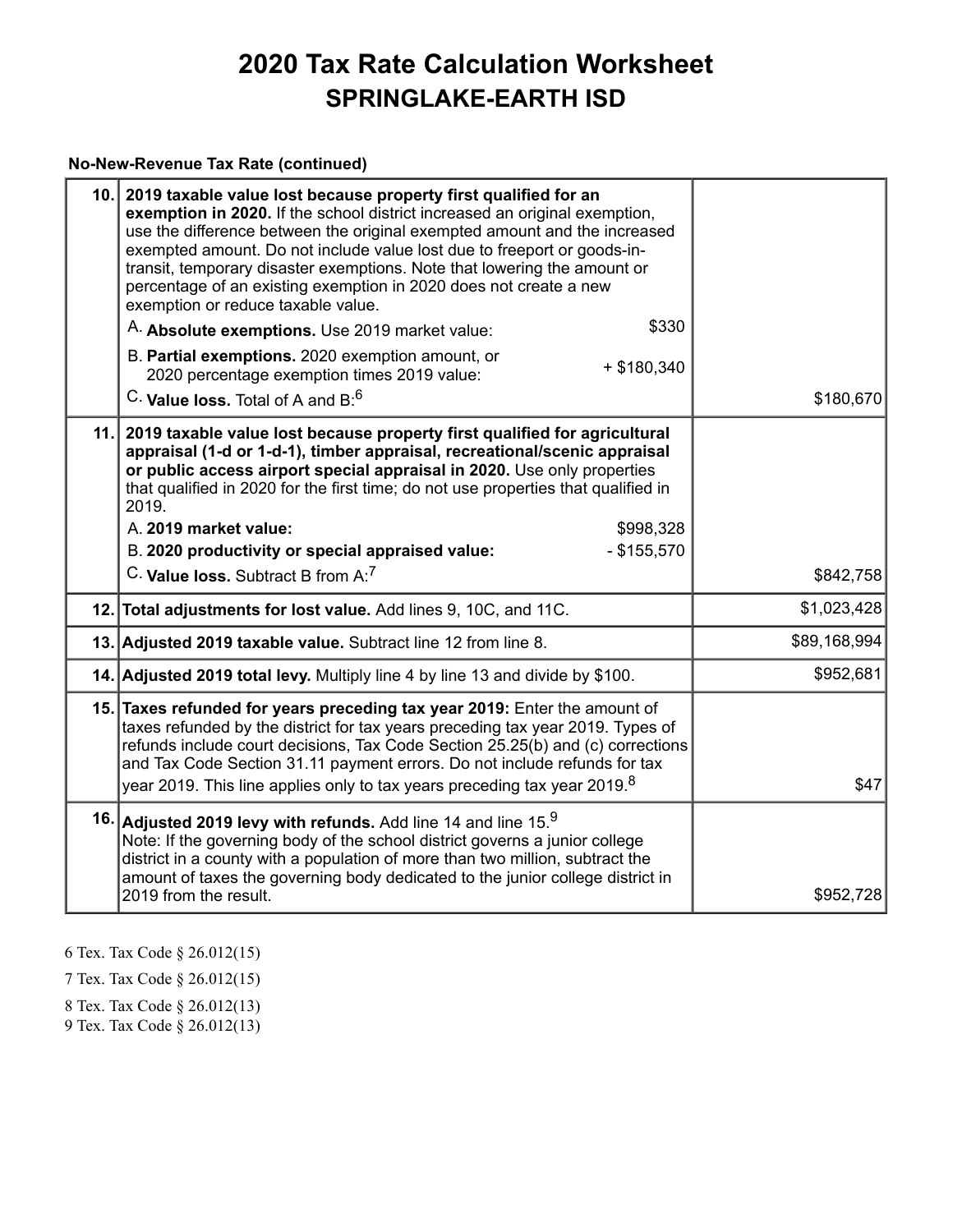#### **No-New-Revenue Tax Rate (continued)**

| 17. | Total 2020 taxable value on the 2020 certified appraisal roll today. This<br>value includes only certified values and includes the total taxable value<br>of homesteads with tax ceilings (will deduct in line 19). These homesteads<br>include homeowners age 65 or older or disabled. <sup>10</sup><br>A. Certified values only: <sup>11</sup><br>\$91,296,777<br>B. Pollution control and energy storage system<br>exemption: Deduct the value of property exempted<br>for the current tax year for the first time as pollution<br>control or energy storage system property:<br>- \$0<br>C. Total 2020 value. Subtract B from A.                                                                                                                                                                                                                                                                                                                                                                                                                                                                                                                                                                                                                                                                                                                    | \$91,296,777 |
|-----|---------------------------------------------------------------------------------------------------------------------------------------------------------------------------------------------------------------------------------------------------------------------------------------------------------------------------------------------------------------------------------------------------------------------------------------------------------------------------------------------------------------------------------------------------------------------------------------------------------------------------------------------------------------------------------------------------------------------------------------------------------------------------------------------------------------------------------------------------------------------------------------------------------------------------------------------------------------------------------------------------------------------------------------------------------------------------------------------------------------------------------------------------------------------------------------------------------------------------------------------------------------------------------------------------------------------------------------------------------|--------------|
| 18. | Total value of properties under protest or not included on certified<br>appraisal roll. <sup>12</sup><br>A. 2020 taxable value of properties under protest.<br>The chief appraiser certifies a list of properties still<br>under ARB protest. The list shows the district's value<br>and the taxpayer's claimed value, if any, or an<br>estimate of the value if the taxpayer wins. For each<br>of the properties under protest, use the lowest of<br>these values. Enter the total value under protest. <sup>13</sup><br>\$0<br>B. 2020 value of properties not under protest or<br>included on certified appraisal roll. The chief<br>appraiser gives school districts a list of those taxable<br>properties that the chief appraiser knows about but<br>are not included in the appraisal roll certification.<br>These properties also are not on the list of properties<br>that are still under protest. On this list of properties,<br>the chief appraiser includes the market value,<br>appraised value, and exemptions for the preceding<br>year and a reasonable estimate of the market value,<br>appraised value, and exemptions for the current year.<br>Use the lower market, appraised, or taxable value<br>(as appropriate). Enter the total value not on the<br>roll. $14$<br>\$0<br>C. Total value under protest or not certified. Add A |              |
|     | and $B1$                                                                                                                                                                                                                                                                                                                                                                                                                                                                                                                                                                                                                                                                                                                                                                                                                                                                                                                                                                                                                                                                                                                                                                                                                                                                                                                                                | \$0          |

10 Tex. Tax Code § 26.012, 26.04(c-2)

11 Tex. Tax Code § 26.012(6)

12 Tex. Tax Code § 26.012(c) and (d)

13 Tex. Tax Code § 26.012(c)

14 Tex. Tax Code § 26.012(d)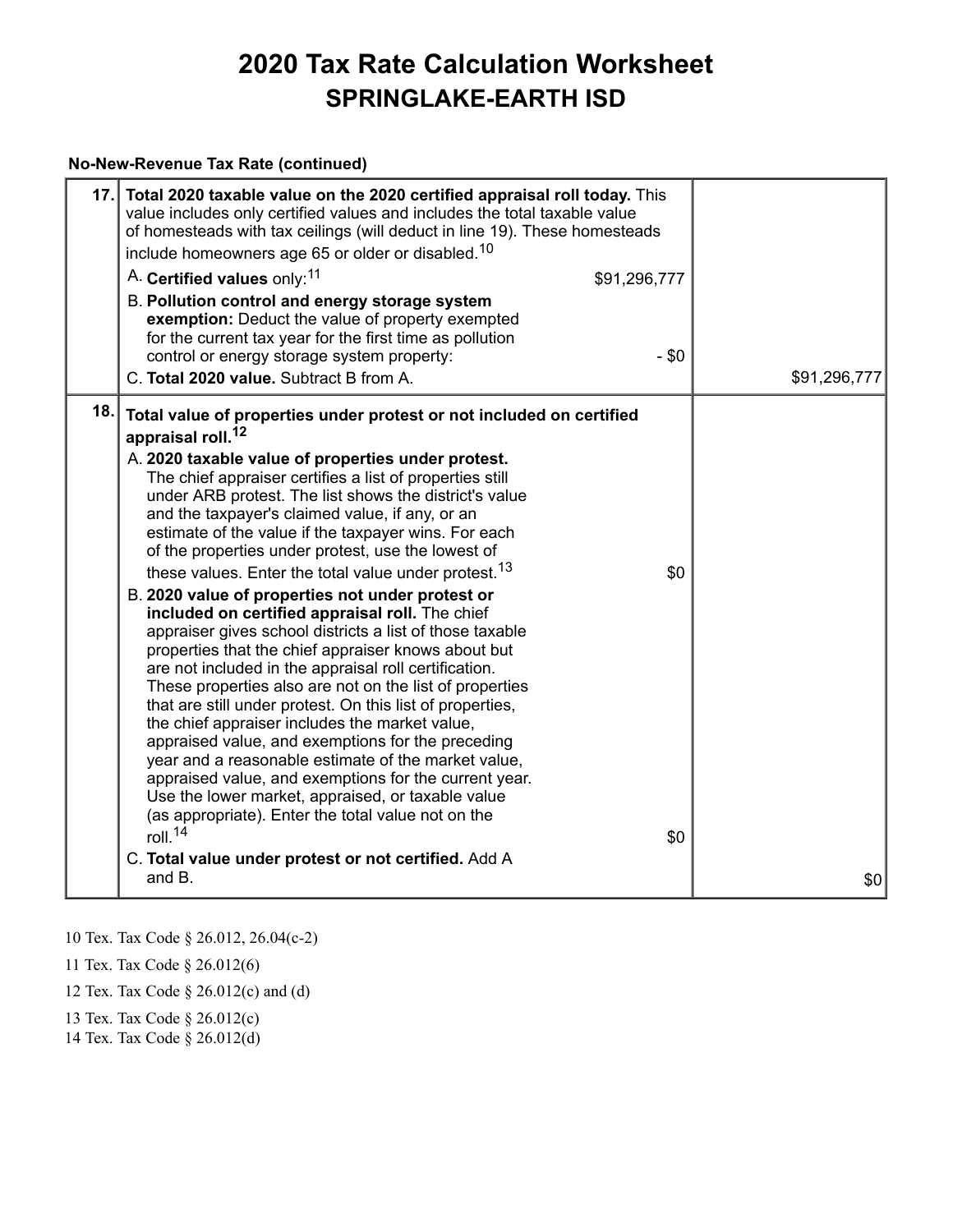### **No-New-Revenue Tax Rate (concluded)**

| 19. 2020 tax ceilings. Enter 2020 total taxable value of homesteads with tax<br>ceilings. These include the homesteads of homeowners age 65 or older or<br>disabled. <sup>15</sup>                                                                                                                                                                                                                                                                                                                                                | \$3,317,100    |
|-----------------------------------------------------------------------------------------------------------------------------------------------------------------------------------------------------------------------------------------------------------------------------------------------------------------------------------------------------------------------------------------------------------------------------------------------------------------------------------------------------------------------------------|----------------|
| 20. 2020 total taxable value. Add lines 17C and 18C. Subtract line 19.                                                                                                                                                                                                                                                                                                                                                                                                                                                            | \$87,979,677   |
| 21. Total 2020 taxable value of properties in territory annexed after January 1,<br>2019. Include both real and personal property. Enter the 2020 value of property<br>in territory annexed by the school district.                                                                                                                                                                                                                                                                                                               | \$0            |
| 22. Total 2020 taxable value of new improvements and new personal property<br>located in new improvements. New means the item was not on the appraisal<br>roll in 2019. An improvement is a building, structure, fixture or fence erected on<br>or affixed to land. New additions to existing improvements may be included if<br>the appraised value can be determined. New personal property in a new<br>improvement must have been brought into the school district after Jan. 1, 2019,<br>and be located in a new improvement. | \$444,960      |
| 23. Total adjustments to the 2020 taxable value. Add lines 21 and 22.                                                                                                                                                                                                                                                                                                                                                                                                                                                             | \$444,960      |
| 24. Adjusted 2020 taxable value. Subtract line 23 from line 20.                                                                                                                                                                                                                                                                                                                                                                                                                                                                   | \$87,534,717   |
| 25. 2020 NNR tax rate. Divide line 16 by line 24 and multiply by \$100.                                                                                                                                                                                                                                                                                                                                                                                                                                                           | \$1.0884/\$100 |

15 Tex. Tax Code § 26.012(6)(B)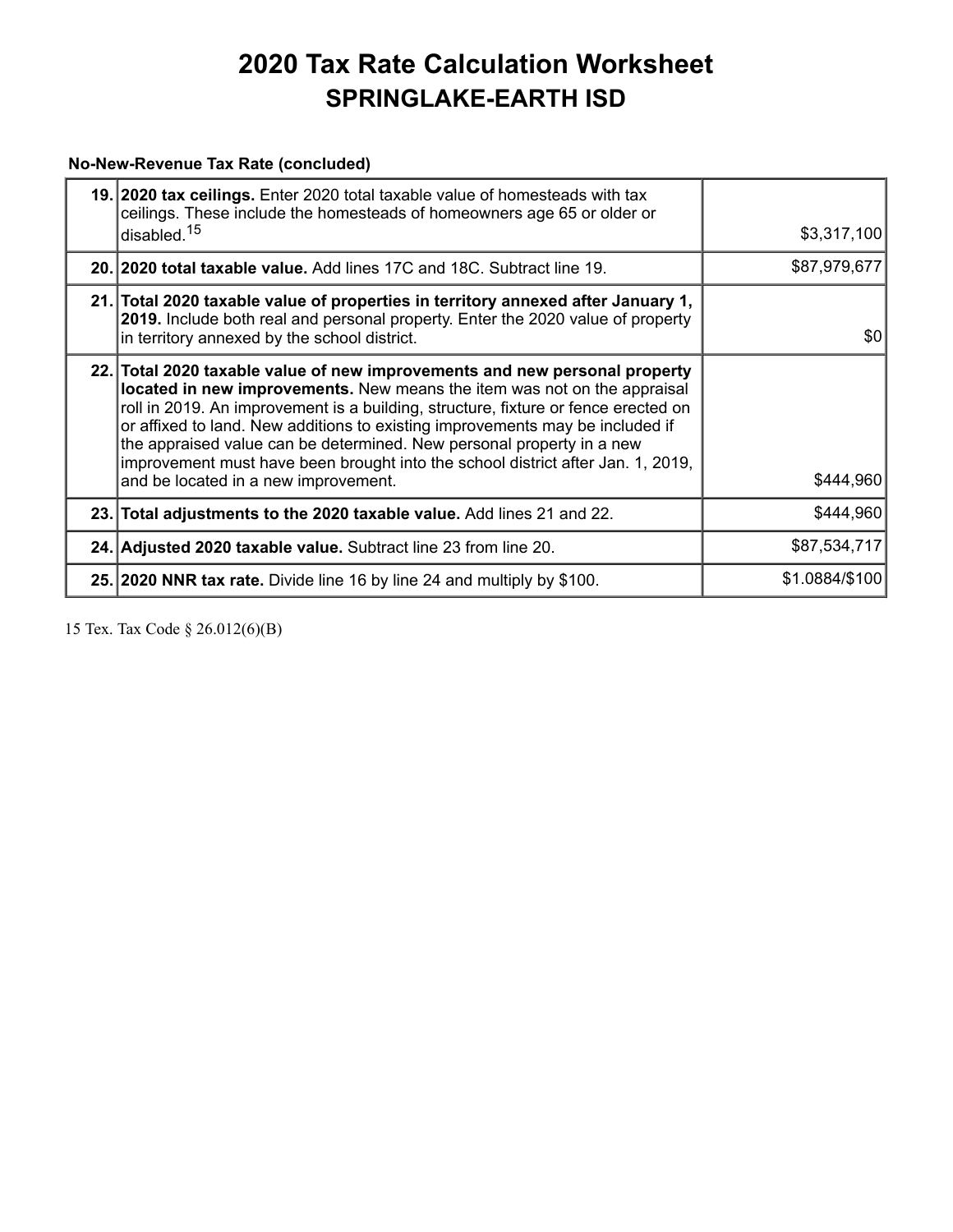#### **Voter-Approval Tax Rate**

The voter-approval tax rate is the highest tax rate that a taxing unit may adopt without holding an election to seek voter approval of the rate. Most school districts calculate a voter-approval tax rate that is split into three separate rates.<sup>18</sup>

- 1. **Maximum Compressed Tax Rate (MCR):** A district's maximum compressed tax rate is defined as the tax rate for the current tax year per \$100 of valuation of taxable property at which the district must levy a maintenance and operations tax to receive the full amount of the tier one allotment. $^{\mathsf{19}}$
- 2. **Enrichment Tax Rate (DTR): <sup>20</sup>** A district's enrichment tax rate is defined as any tax effort in excess of the district's MCR and less than \$0.17. The enrichment tax rate is divided into golden pennies and copper pennies. School districts can claim up to 8 golden pennies, not subject to compression, and 9 copper pennies which are subject to compression with any increases in the guaranteed yield. $^{\mathsf{21}}$
- 3. **Debt Rate:** The debt rate includes the debt service necessary to pay the school district's debt payments in the coming year. This rate accounts for principal and interest on bonds and other debt secured by property tax revenue.

The MCR and DTR added together make up the school district's maintenance and operations (M&O) tax rate. Districts cannot increase the district's M&O tax rate to create a surplus in M&O tax revenue for the purpose of paying the district's debt

service. 22

A school district may adopt a M&O tax rate that exceeds the MCR in order to maintain the 2020-2021 school year basic allotment if it meets certain requirements and receives approval from TEA. Refer to Education Code, Section 48.2553 for more information.

A district must complete an efficiency audit before seeking voter approval to adopt a M&O tax rate higher than the calculated M&O tax rate, hold an open meeting to discuss the results of the audit, and post the results of the audit on the district's website 30 days prior to the election.<sup>23</sup> Additionally, a school district located in an area declared a disaster by the governor may adopt a M&O tax rate higher than the calculated M&O tax rate during the two-year period following the date of the declaration without conducting an efficiency audit. $^{\mathsf{24}}$ 

Districts should review information from TEA when calculating their voter-approval rate.

- 16 [Reserved for Expansion]
- 17 [Reserved for Expansion]
- 18 Tex. Tax Code § 26.08(n)
- 19 Tex. Edu. Code § 48.2551(a)(3)
- 20 Tex. Tax Code § 26.08(j) and Tex. Edu. Code § 45.0032
- 21 Tex. Edu. Code § 48.202(a-1)(2) and 48.202(f)
- 22 Tex. Edu. Code § 45.0021(a)
- 23 Tex. Edu. Code § 11.184(b)
- 24 Tex. Edu. Code § 11.184(b-1)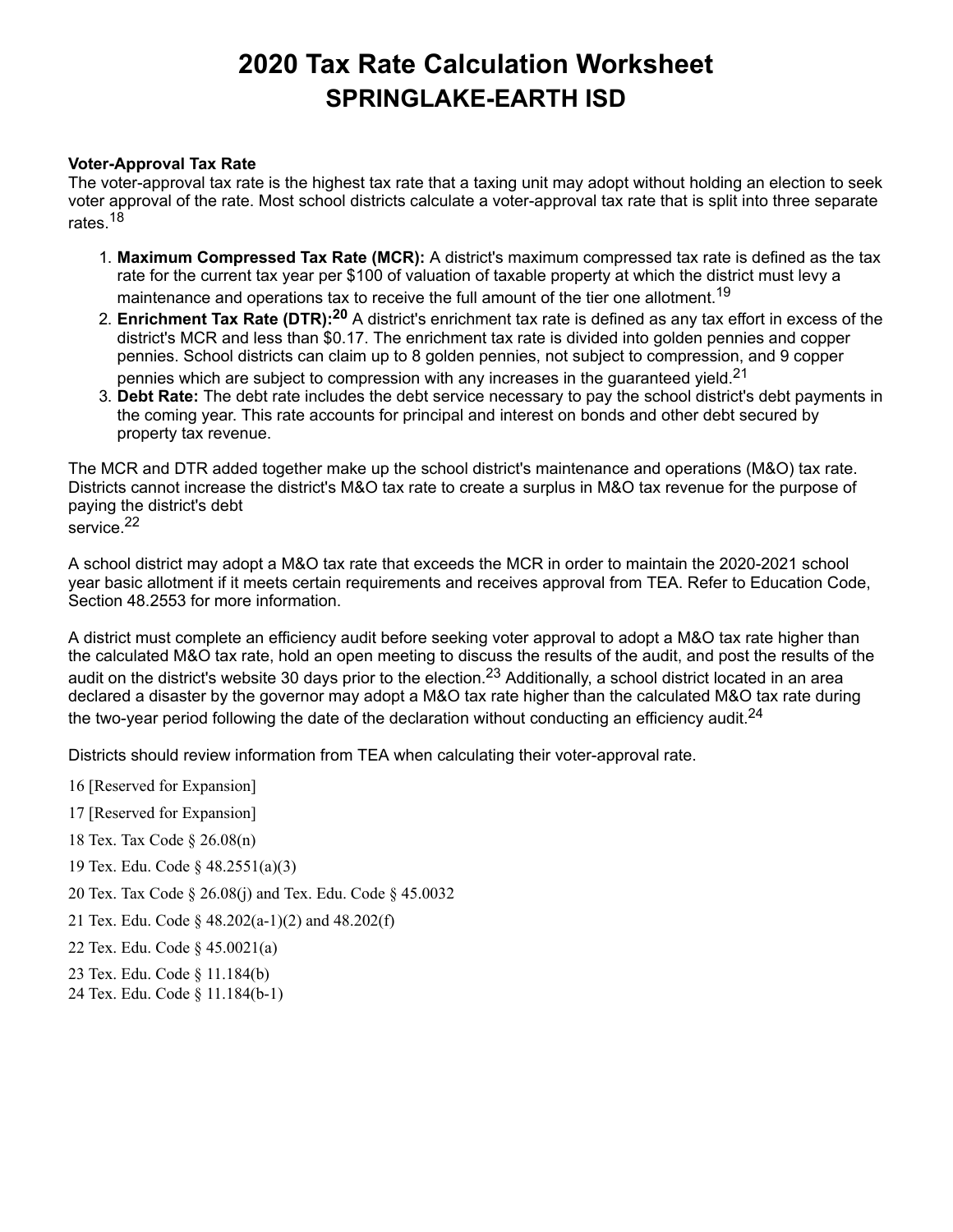#### **Voter-Approval Tax Rate (continued)**

|      | 26. 2020 maximum compressed tax rate (MCR). TEA will publish compression<br>rates based on district and statewide property value growth. Enter the school<br>districts' maximum compressed rate based on guidance from TEA. <sup>25</sup>                                                                                                                                                                                                                                                                                                                                                                                                                                                                                                                                                                                                                                                                                                                                                               | \$0.9164 |
|------|---------------------------------------------------------------------------------------------------------------------------------------------------------------------------------------------------------------------------------------------------------------------------------------------------------------------------------------------------------------------------------------------------------------------------------------------------------------------------------------------------------------------------------------------------------------------------------------------------------------------------------------------------------------------------------------------------------------------------------------------------------------------------------------------------------------------------------------------------------------------------------------------------------------------------------------------------------------------------------------------------------|----------|
| 27.  | 2020 enrichment tax rate (DTR). Enter the greater of A and B. <sup>26</sup><br>A. Enter the district's 2019 DTR, minus any required<br>\$0.1383<br>reduction under Education Code Section 48.202(f)<br>B. Enter \$.05 per \$100 of taxable value, if governing<br>body of school district adopts \$0.05 by unanimous vote.<br>If not adopted by unanimous vote, enter \$0.04 per<br>\$100. <sup>27</sup><br>\$0.0400                                                                                                                                                                                                                                                                                                                                                                                                                                                                                                                                                                                    | \$0.1383 |
|      | 28. 2020 maintenance and operations (M&O) tax rate (TR). Add lines 26 and<br>27.                                                                                                                                                                                                                                                                                                                                                                                                                                                                                                                                                                                                                                                                                                                                                                                                                                                                                                                        |          |
|      | Note: M&O tax rate may not exceed the sum of \$0.17 and the product of the<br>state compression percentage multiplied by \$1.00. <sup>28</sup>                                                                                                                                                                                                                                                                                                                                                                                                                                                                                                                                                                                                                                                                                                                                                                                                                                                          | \$1.0547 |
| 29.1 | Total 2020 debt to be paid with property tax revenue.<br>Debt means the interest and principal that will be paid on debts that:<br>(1) Are paid by property taxes,<br>(2) Are secured by property taxes,<br>(3) Are scheduled for payment over a period longer than one year, and<br>(4) Are not classified in the school district's budget as M&O expenses.<br>A:Debt includes contractual payments to other school<br>districts that have incurred debt on behalf of this school<br>district, if those debts meet the four conditions above.<br>Include only amounts that will be paid from property tax<br>revenue. Do not include appraisal district budget<br>payments.<br>\$0<br>Enter debt amount:<br>B: Subtract unencumbered fund amount used to<br>$-50$<br>reduce total debt.<br>C: Subtract state aid received for paying principal and<br>interest on debt for facilities through the existing debt<br>allotment program and/or the instructional facilities<br>allotment program.<br>-\$0 |          |
|      | D: Adjust debt: Subtract B and C from A.                                                                                                                                                                                                                                                                                                                                                                                                                                                                                                                                                                                                                                                                                                                                                                                                                                                                                                                                                                | \$0      |

25 Tex. Edu. Code § 48.255, 48.2551(b)(1) and (b)(2)

26 Tex. Tax Code § 26.08(n)(2)

27 Tex. Tax Code § 26.08(n-1)

28 Tex. Edu. Code § 45.003(e)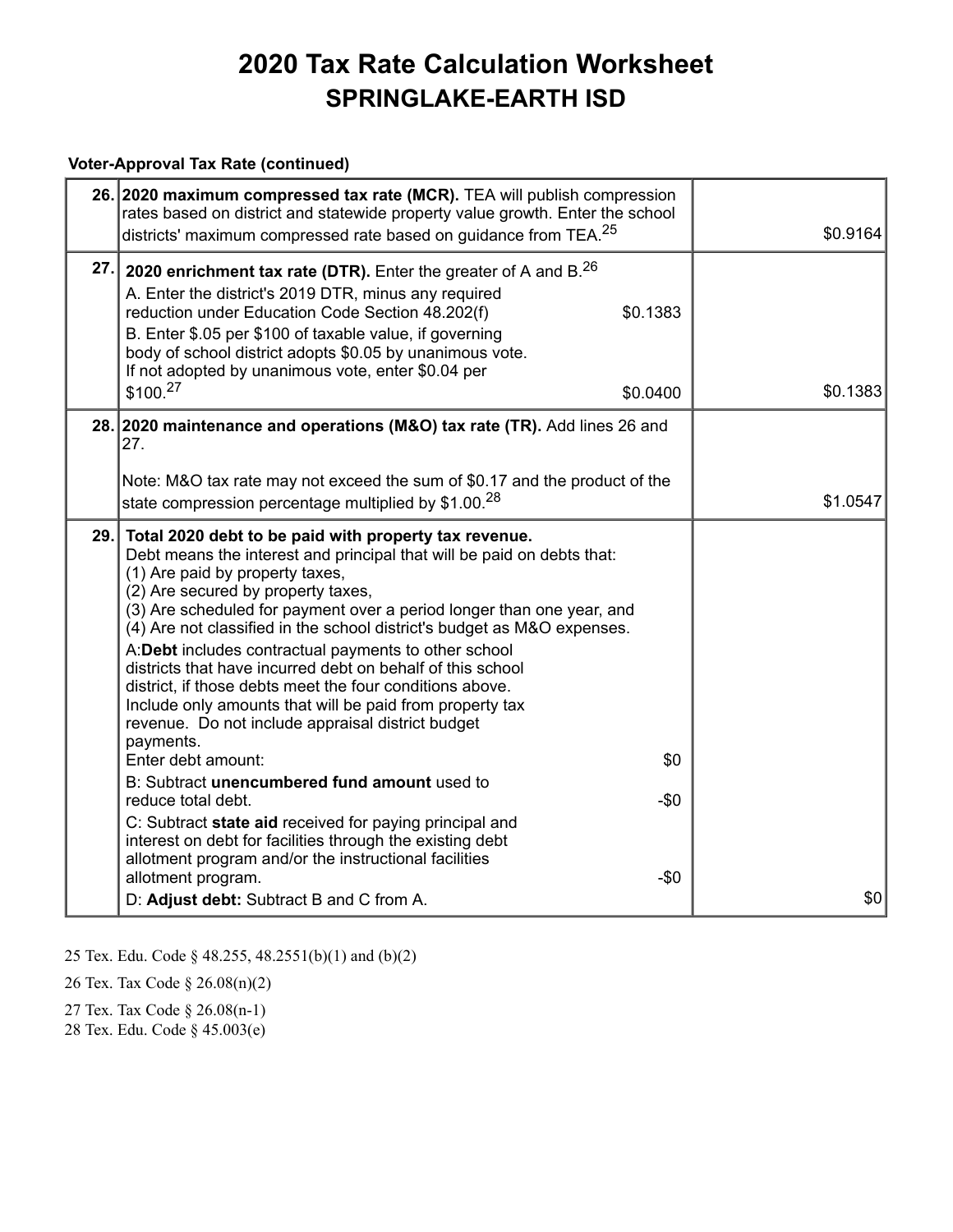#### **Voter-Approval Tax Rate (concluded)**

| 30. Certified 2019 excess debt collections. Enter the amount certified by the<br>collector. <sup>29</sup>                                                                                                                                                                                                                                                                                                                                                 | \$0            |
|-----------------------------------------------------------------------------------------------------------------------------------------------------------------------------------------------------------------------------------------------------------------------------------------------------------------------------------------------------------------------------------------------------------------------------------------------------------|----------------|
| 31. Adjusted 2020 debt. Subtract line 30 from line 29D.                                                                                                                                                                                                                                                                                                                                                                                                   | \$0            |
| 32. 2020 anticipated collection rate.<br>If the anticipated rate in A is lower than actual rates in B, C or D, enter the<br>lowest rate from B, C or D. If the anticipated rate in A is higher than at least<br>one of the rates in the prior three years, enter the rate from A. Note that the<br>rate can be greater than 100%. <sup>30</sup><br>A: Enter the 2020 anticipated collection rate certified by<br>the collector. <sup>31</sup><br>94.9400% |                |
| B: Enter the 2019 actual collection rate.<br>95.4600%<br>C: Enter the 2018 actual collection rate.<br>94.9400%<br>D: Enter the 2017 actual collection rate.<br>96.2300%                                                                                                                                                                                                                                                                                   | 94.9400%       |
| 33. 2020 debt adjusted for collections. Divide line 31 by line 32.<br>Note: If the governing body of the school district governs a junior college<br>district in a county with a population of more than two million, add the amount<br>of taxes the governing body proposes to dedicate to the junior college district<br>in 2020 to the result.                                                                                                         | \$0            |
| 34. 2020 total taxable value. Enter amount on line 20 of the No-New-Revenue<br>Tax Rate Worksheet.                                                                                                                                                                                                                                                                                                                                                        | \$87,979,677   |
| 35. 2020 debt rate. Divide line 33 by line 34 and multiply by \$100.                                                                                                                                                                                                                                                                                                                                                                                      | \$0/\$100      |
| 36. 2020 voter-approval tax rate. Add lines 28 and 35.<br>If the school district received distributions from an equalization tax imposed<br>under former Chapter 18, Education Code, add the NNR tax rate as of the<br>date of the county unit system's abolition to the sum of Lines 28 and 35. <sup>32</sup>                                                                                                                                            | \$1.0547/\$100 |

<sup>29</sup> Tex. Tax Code § 26.0012(10) and 26.04(b)

30 Tex. Tax Code § 26.04(h),(h-1), and (h-2)

31 Tex. Tax Code § 26.04(b)

32 Tex. Tax Code § 26.08(g)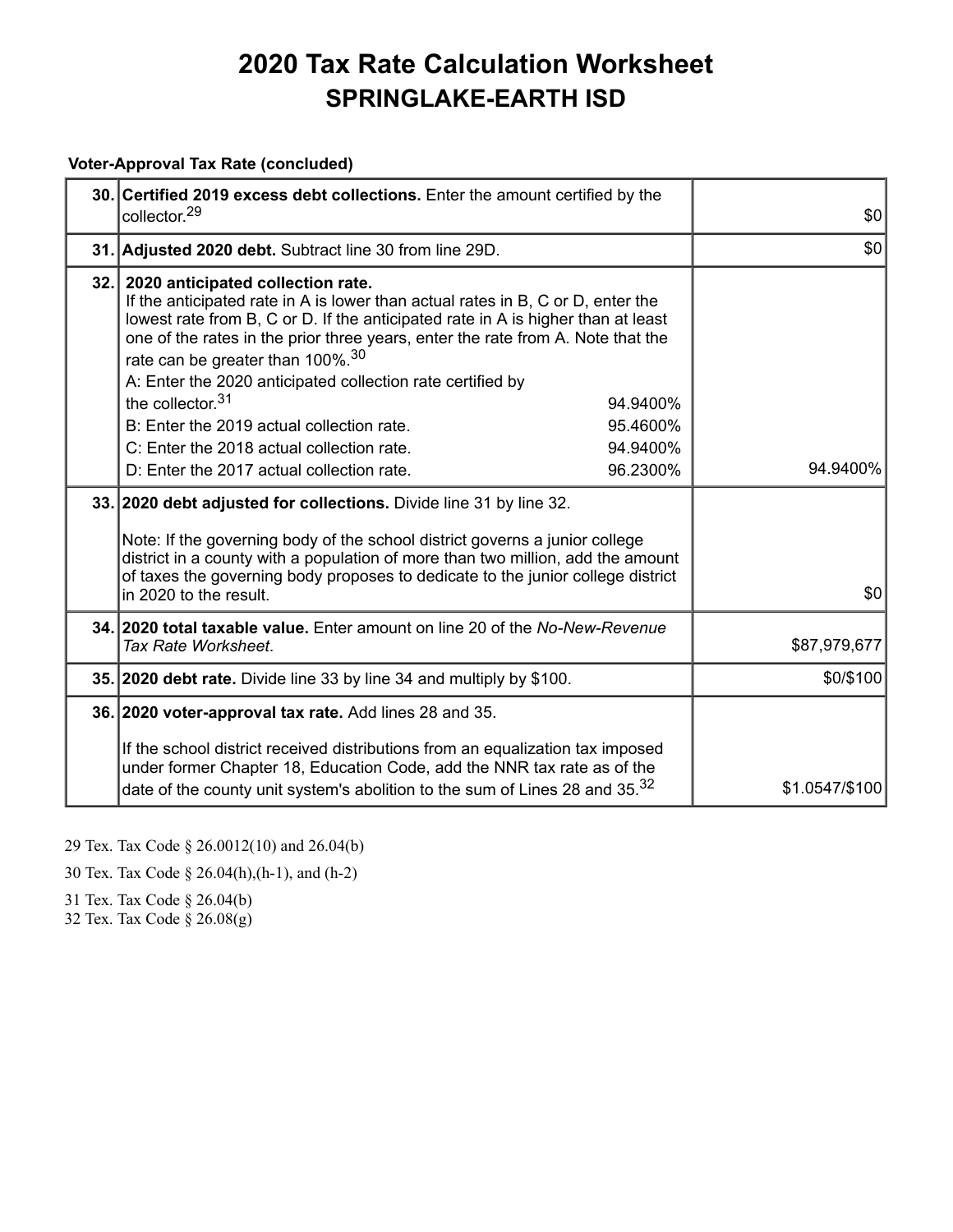### **Total Tax Rate**

Indicate the applicable total tax rates as calculated above.

| No-New-Revenue Tax Rate                                                        |                |
|--------------------------------------------------------------------------------|----------------|
| Enter the 2020 NNR tax rate from line 25.                                      | \$1.0884/\$100 |
| Voter-Approval Tax Rate                                                        |                |
| As applicable, enter the 2020 voter-approval tax rate from line 36 or line 40. | \$1.0547/\$100 |

### **School District Representative Name and Signature**

Enter the name of the person preparing the tax rate as authorized by the governing body of the school district. By signing below, you certify that you are the designated officer or employee of the school district and have calculated the tax rates in accordance with requirements in Tax Code and Education Code.<sup>35</sup>

### **Print Here**

Printed Name of School District Representative

### **Sign Here**

School District Representative

**Date**

<sup>35</sup> Tex. Tax Code § 26.04(c)